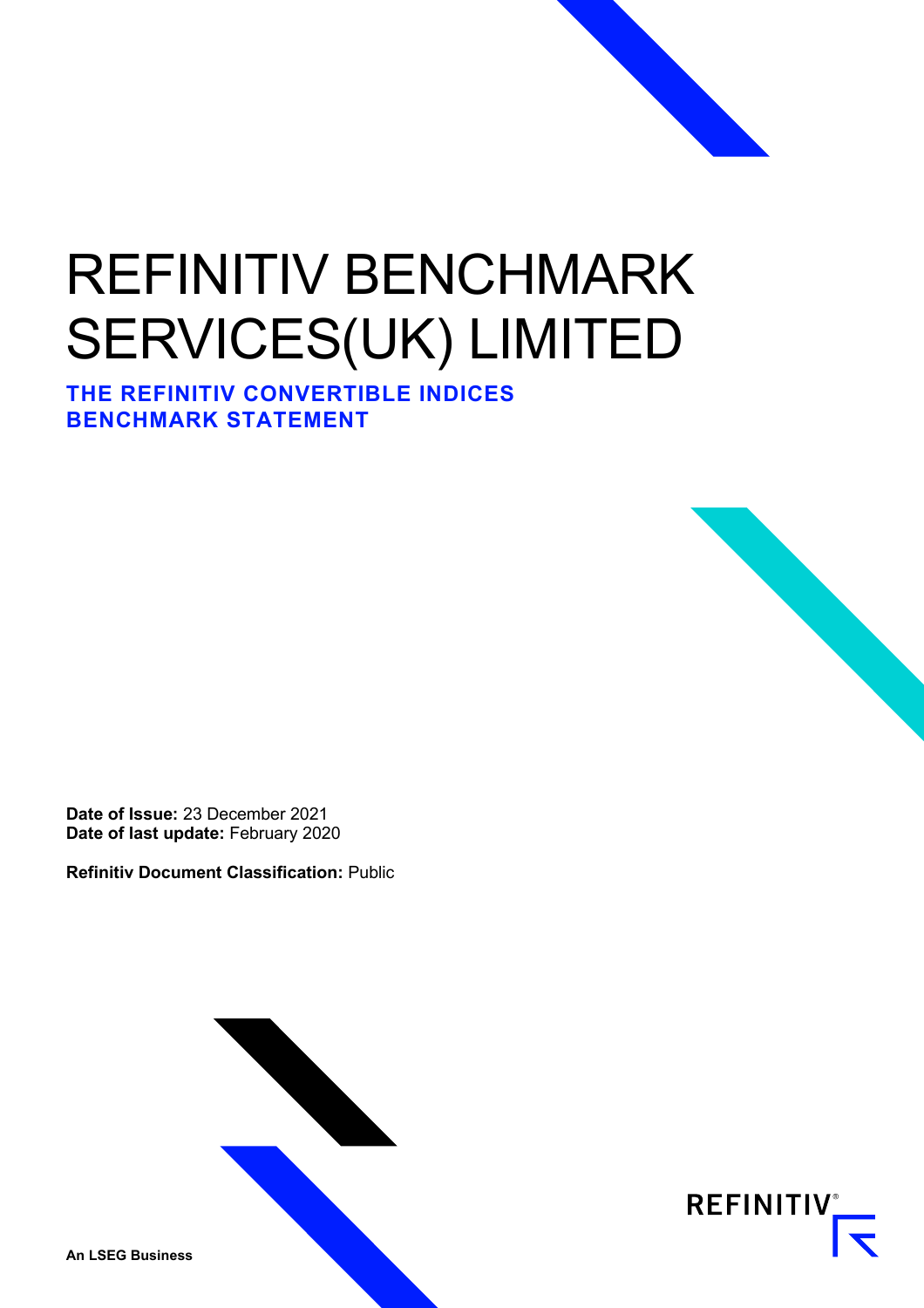### **Contents**

© Refinitiv 2021. All Rights Reserved.

Refinitiv, by publishing this document, does not guarantee that any information contained herein is or will remain accurate or that use of the information will ensure correct and faultless operation of the relevant service or associated equipment. Neither Refinitiv, nor its agents or employees, shall be held liable to any user or end user for any loss or damage (whether direct or indirect) whatsoever resulting from reliance on the information contained herein.

This document may not be reproduced, disclosed, or used in whole or part without the prior written consent of Refinitiv.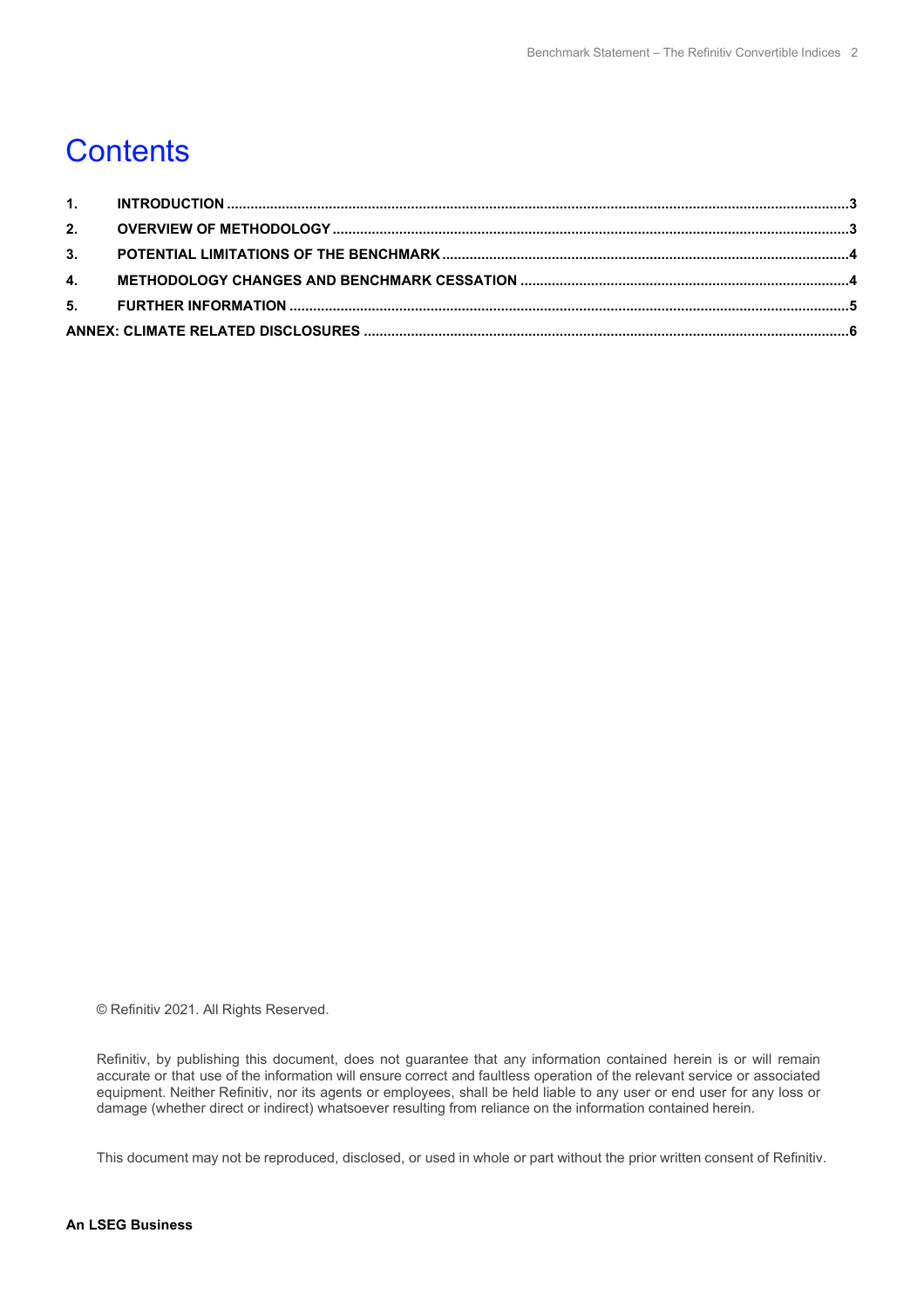## <span id="page-2-0"></span>1.INTRODUCTION

Refinitiv Convertible Indices are a family of Indices that aim to represent the performance of the Global market ofConvertible Bonds in general and its sub-sets via a series of Sub-Indices.

Each Sub-Index family is constructed to represent the market composition of the Convertible Bonds of a predeterminedsize that are generally available to the institutional investors (the economic reality).

The Global Index Market Cap (the broadest Index in the family) was approximately 290b USD as of the end of November2019 and comprised of more than 450 constituents at the time of publication.

The rest of the Sub-Indices in the family are derived from the Global Index each aiming to represent either a geographical(e.g. Asia ex Japan), an investment quality (e.g. Global Investment Grade) or a sub-set of instruments with common investment characteristics (e.g. Focus Sub-Indices).

Most but not all sub-indices are produced in both regular and hedged variants with CHF, EUR, GBP, JPY and USD beingthe prevalent currencies across the family.

Geographically, the family offers Global, Europe, US, Japan, Asia ex Japan sub-indices amongst others.

The Global Index was launched on 30 September 1998 with the Global Index and most sub-indices calculated back to 31December 1993.

A number of the Sub-Indices such as Qualified, Qualified Monthly Hedged and Monthly Focus have been constructed tosupport the ETF funds.

The Refinitiv Convertible Indices are based on readily available data and are subject to the EU Benchmark Regulation ('BMR'). Refinitiv Benchmark Services (UK) Limited ('RBSL') is an authorised benchmark administrator under the EU BMRand regulated by the Financial Conduct Authority in the United Kingdom.

The Refinitiv Convertible Indices are not considered 'Critical' benchmarks for the purpose of Article 20 in the EU BMR. Theindex family has been determined to be 'Significant' pursuant to Article 24(1) of Regulation (EU) 2016/11.

The Refinitiv Convertible Indices are calculated using input data delivered by Refinitiv's Evaluated Pricing Service (EPS)and other necessary data inputs delivered by Refinitiv content groups (the 'Data Sources'). It is administered by RBSL based on the published Methodology available from the following link: [https://www.refinitiv.com/en/financial-](https://www.refinitiv.com/en/financial-data/indices/convertible-indices) [data/indices/convertible-indices.](https://www.refinitiv.com/en/financial-data/indices/convertible-indices)

Section 6.3.7 of the Refinitiv Convertible Indices provides a description of the EPS evaluations with further details availablefrom the Pricing Service Methodology from the following link: [https://my.refinitiv.com/content/dam/myrefinitiv/products/11450/en/Technical/TRPSFixedIncomeandDerivativeMethodol](https://my.refinitiv.com/content/dam/myrefinitiv/products/11450/en/Technical/TRPSFixedIncomeandDerivativeMethodologyGuidev6-1-20190308-.pdf) [ogyGuidev6-1-20190308-.pdf](https://my.refinitiv.com/content/dam/myrefinitiv/products/11450/en/Technical/TRPSFixedIncomeandDerivativeMethodologyGuidev6-1-20190308-.pdf)

This benchmark statement shall be reviewed at least every two years, or whenever there is a material change to either the type of the benchmark or tothe Methodology used in the determination of the benchmark.

### <span id="page-2-1"></span>2.OVERVIEW OF METHODOLOGY

The Refinitiv Convertible Indices are calculated using a Market Capitalisation weighted chain-linked approach with income reinvestment (Total Return Indices) to the full precision available to the calculation process. Official published values are rounded to 2 decimal places.

The composition (constituents) of the Global Index is determined on a continuous basis based on a set of pre-defined eligibility criteria as specified in the Methodology. The size of the index can vary depending on various factors such as inflow of new issues and removal of the existing ones.

All Sub-Indices are derived from the Global Index based on the pre-determined eligibility criteria as specified in the Methodology. Sub-Indices derived from the Global index either follow a pattern of the Global Index where the constituents are determined on a continuous basis or have a set of scheduled rebalancing dates published in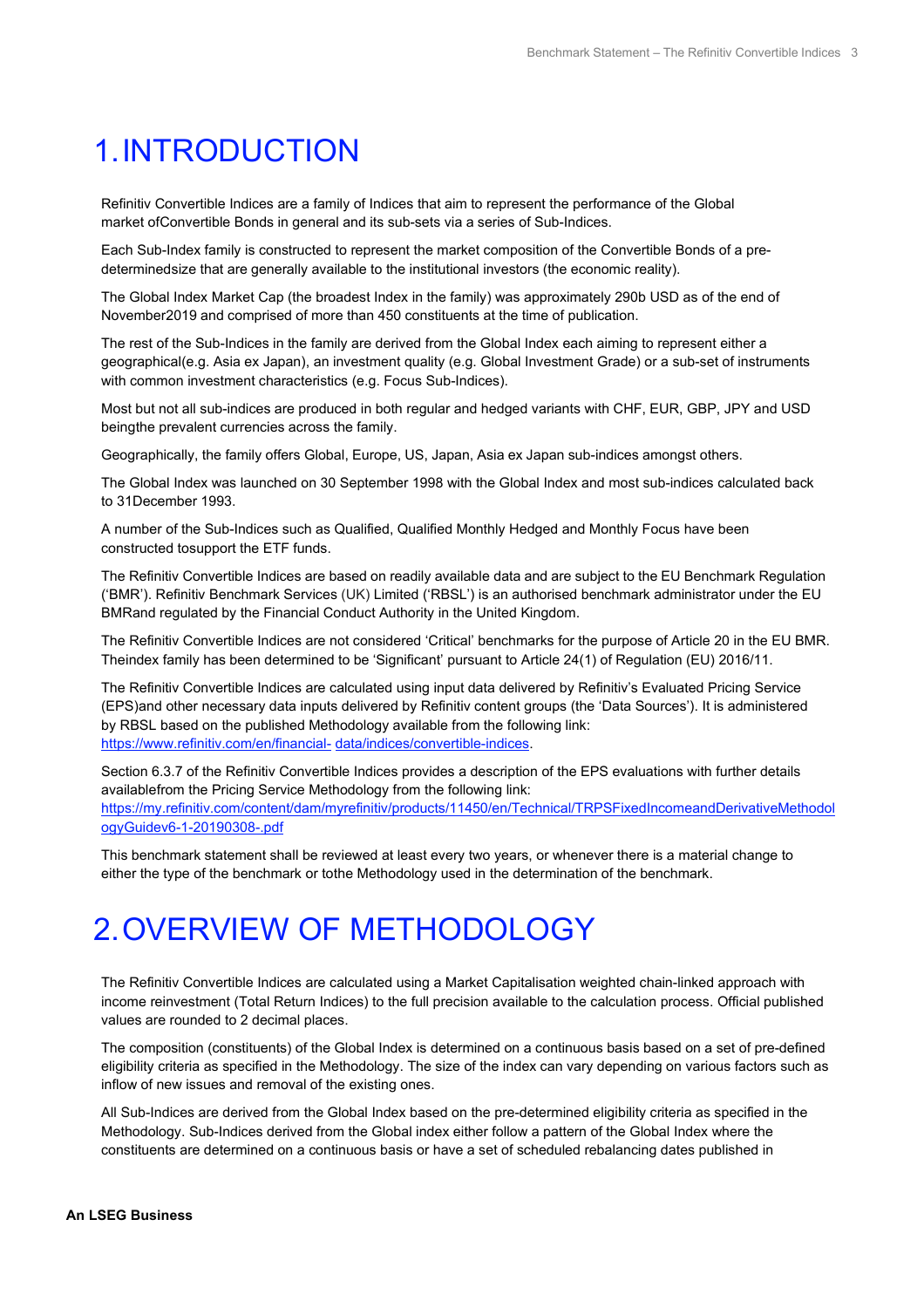advance.

Where appropriate, the indices have Concentration Factors that are recalculated monthly and / or at specific events as described in the Methodology.

No models or method of extrapolation or interpolation are used by RBSL when calculating the Refinitiv Convertible Indices. The input or other necessary data is readily available via subscriptions; Refinitiv Convertible Indices are not determinedusing contributions of input data as defined by the EU Benchmark Regulation.

# <span id="page-3-0"></span>3.POTENTIAL LIMITATIONS OF THE BENCHMARK

The Refinitiv Convertible Indices are calculated using readily available input data delivered by Refinitiv's Evaluated Pricing Service ('EPS') with other necessary data delivered by Refinitiv data feeds (the 'Data Sources'). Further details are available in Sections 6.3 and 7.1 of the Refinitiv Convertible Indices Methodology (see section 1 of this document for the link).

Determination of Refinitiv Convertible Indices depends on the timely availability of the input and other necessary data from said Data Sources on a Weekday basis.

Any partial inadequacies in input data are mitigated via succession of Pricing Sources as detailed in Section 6.3.3.1 of the Refinitiv Convertible Indices Methodology.

Severe technical problems, extreme market events or a widespread loss of liquidity may lead to a complete loss of one or more of the Data Sources which will affect the delivery of the data to RBSL.

In such circumstances the Index Manager will exercise expert judgement to determine the viable data and / or Data Source(s) necessary to calculate the Indices. The Refinitiv Convertible Indices may not necessarily be representative of the market segments they aim to represent under such conditions.

#### <span id="page-3-1"></span>4.METHODOLOGY CHANGES AND BENCHMARK **CESSATION**

The Refinitiv Convertible Indices Methodology has been adopted as being a reliable and resilient mean for providing a benchmark that accurately represents the market composition of the Convertible Bonds market of issues above a predetermined size that are generally available to the institutional investors.

The Refinitiv Convertible Indices Methodology is subject to a review in order to assess its ongoing fitness for purpose on at least an annual basis. In the event that the review leads RBSL to believe that a change to the Methodology is required and that the change is material in its effect on the benchmark, a market consultation will be conducted in accordance with the RBSL Methodology Change Procedures in order to seek feedback from a representative range of stakeholders. RBSL will review all feedback and, if following such review, it resolves to proceed with the proposed change or changes, will provide sufficient notice to users of the benchmark before implementing such change or changes.

Circumstances beyond the control of RBSL may necessitate an immediate change to or the cessation of the benchmark. Such circumstances include without limitation (i) a loss of liquidity in the underlying equity and / or bond markets and (ii) a loss of Data Source(s) such that input or other necessary data is no longer representative of wider market activity in the convertible bonds market.

In the event that an immediate change is required, RBSL will provide as much notice as is practicable and following such change will conduct an internal review of the Methodology.

If it becomes necessary to cease calculation and distribution of the benchmark, the Administrator will implement the RBSL Benchmark Cessation Policy. This includes conducting an analysis of the estimated usage of the benchmark and, where feasible, the selection of a credible alternative benchmark. In all cases, RBSL will take all reasonable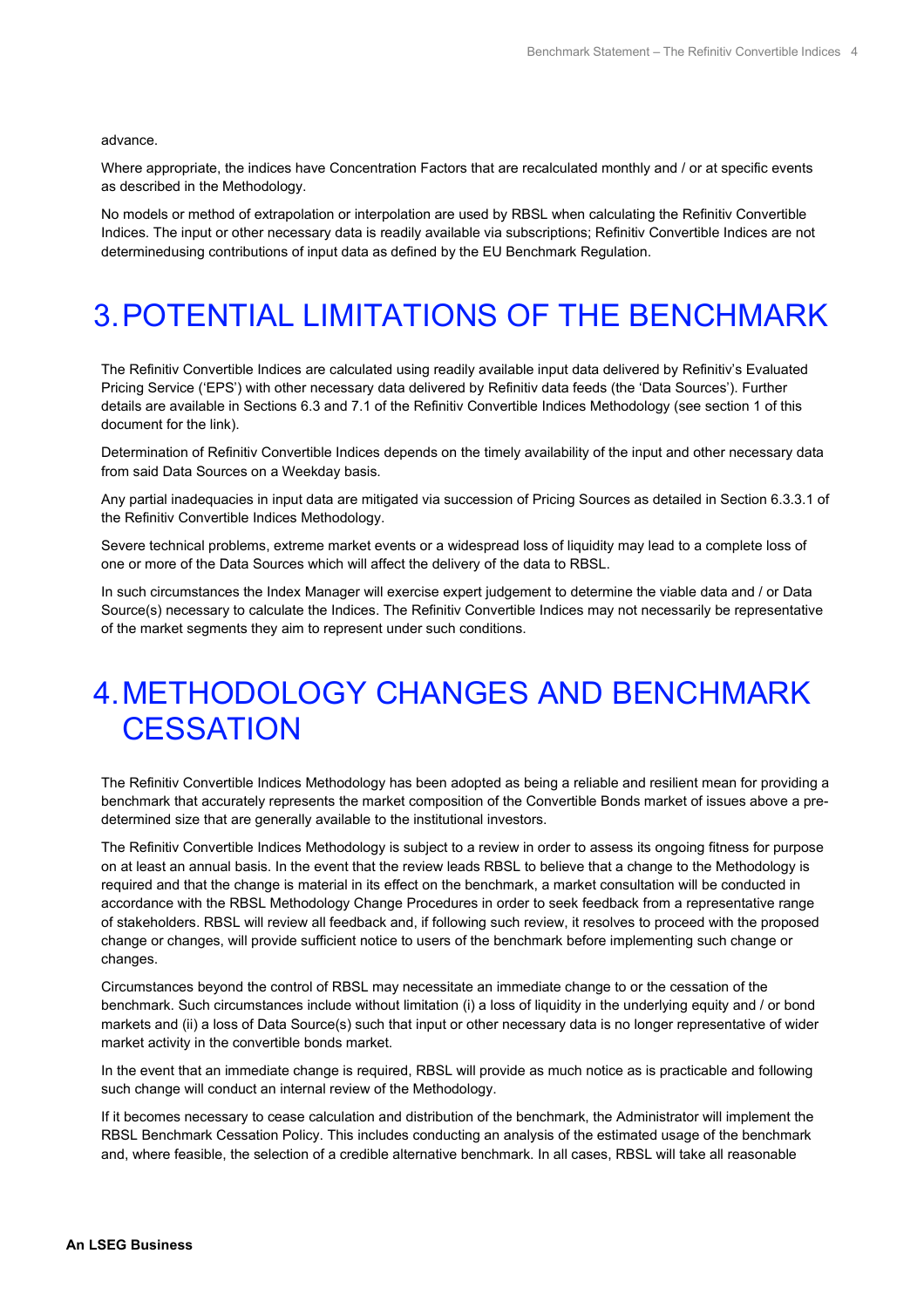steps to ensure that all users and other stakeholders are made aware as soon as possible of any intention or possible necessity to cease the benchmark.

Any material change to the Methodology or cessation of the benchmark may have an impact on the measurement of the performance of an investment fund that uses or refers to the benchmark.

Any material change to the Methodology may lead to a change in the economic reality represented by the benchmark and therefore to the economic exposure of any fund tracking the benchmark.

A cessation of the benchmark would require the selection of an alternative benchmark or the implementation of a fallback procedures for any funds that tracks or references the benchmark.

## <span id="page-4-0"></span>5.FURTHER INFORMATION

The Benchmark Methodology used in determining the Global Index and other Sub-Indices is available on RBSL's [website.](https://www.refinitiv.com/en/financial-data/indices/convertible-indices)

For further information about the Refinitiv Convertible Indices please contact RBSL's Convertible Index Management Teamat [CB\\_Index\\_Feedback@refinitiv.com.](mailto:CB_Index_Feedback@refinitiv.com)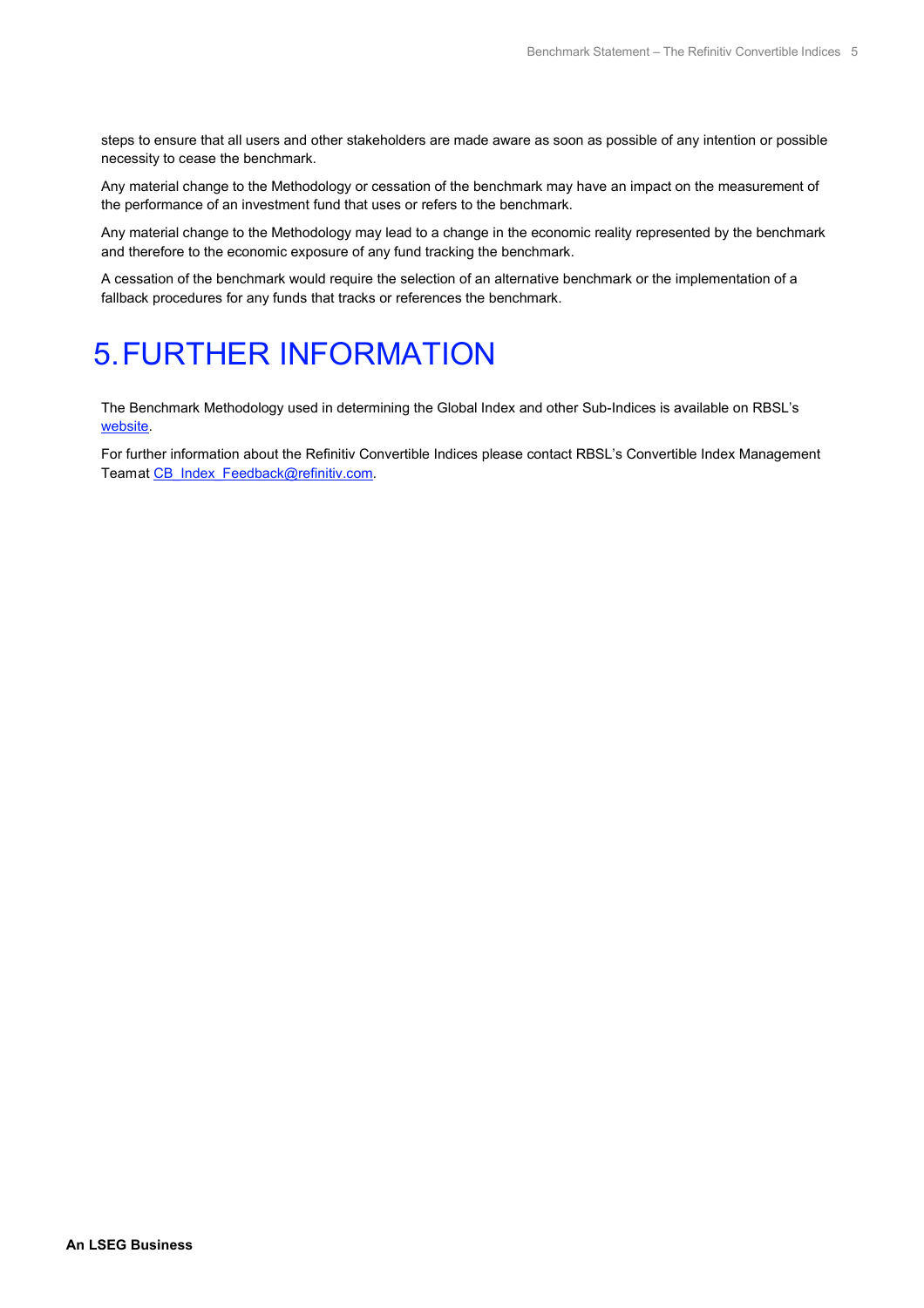٦

# <span id="page-5-0"></span>ANNEX: CLIMATE RELATED DISCLOSURES

| SECTION 1 – CONSIDERATION OF ESG FACTORS                                                                                  |  |  |
|---------------------------------------------------------------------------------------------------------------------------|--|--|
| Refinitiv Benchmark Services (UK) Limited                                                                                 |  |  |
| <b>Fixed Income</b>                                                                                                       |  |  |
|                                                                                                                           |  |  |
| Refinitiv Convertible Bond Indices                                                                                        |  |  |
| Item 4. Are there in the portfolio of the benchmark administrator any EU Climate $□$ Yes $□$ No                           |  |  |
|                                                                                                                           |  |  |
|                                                                                                                           |  |  |
| l⊡ Yes ⊠ No                                                                                                               |  |  |
| SECTION 3 – DISCLOSURE OF THE ALIGNMENT WITH THE OBJECTIVES OF THE PARIS AGREEMENT                                        |  |  |
| Item 10. By the date of application of this Regulation, for significant equity and bond benchmarks, EU Climate Transition |  |  |
| Benchmarks and EU Paris-aligned Benchmarks, benchmark administrators shall also disclose the following information.       |  |  |
| By 31 December 2021, benchmark administrators shall, for each benchmark or, where applicable, each family of benchmarks,  |  |  |
| disclose the following information:                                                                                       |  |  |
| $ $ (a)Does the benchmark align with the target of reducing carbon emissions or the $\Box$ Yes $\boxtimes$ No             |  |  |
|                                                                                                                           |  |  |
| Item 5. Does the benchmark or family of benchmarks pursue ESG objectives?                                                 |  |  |

Date on which information has last been updated and reason for the update: 23 December 2021 Annex: CLIMATE RELATD DISCLOSURES Section 3 added